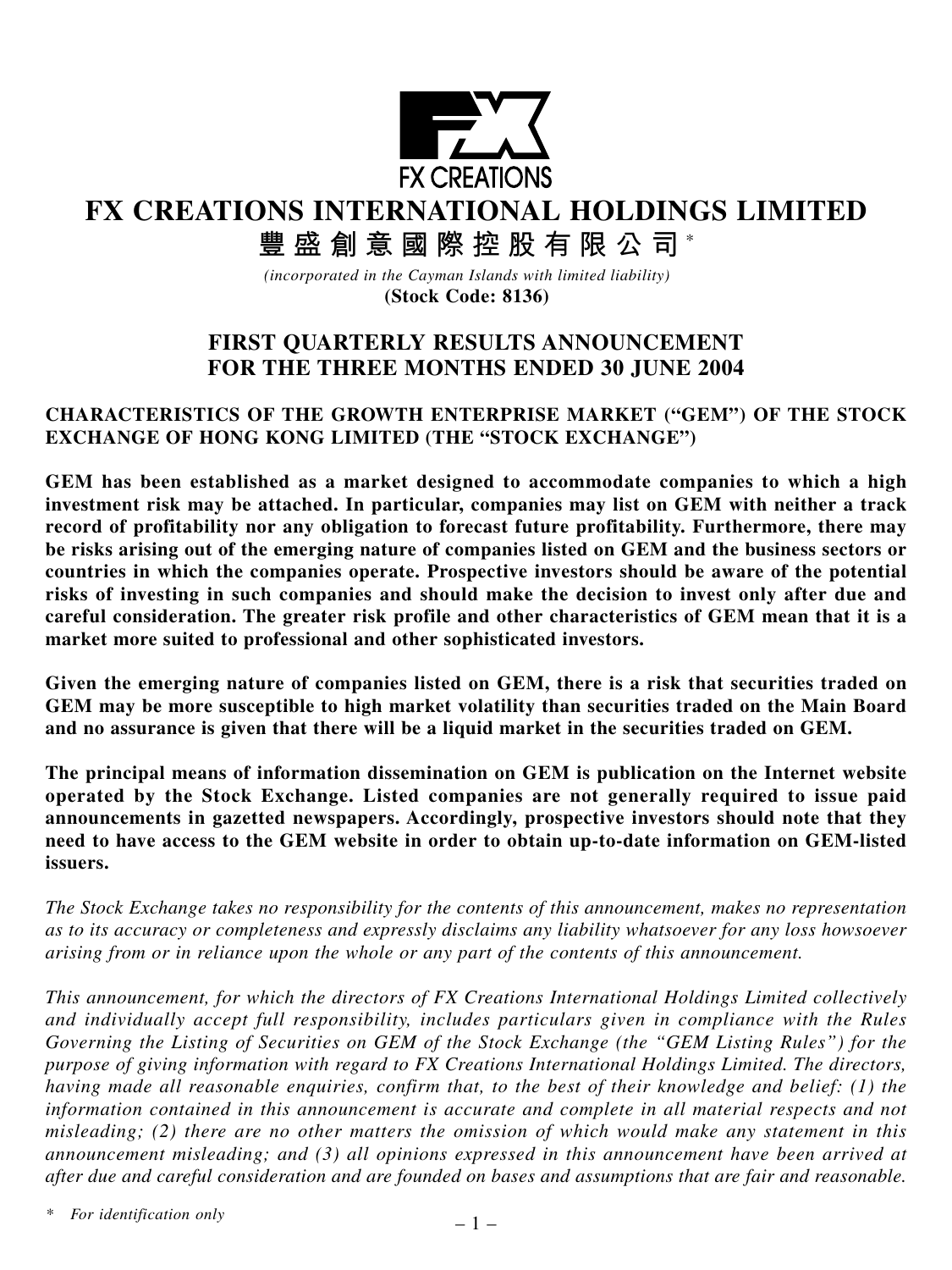# **RESULTS**

The board of directors (the "Board") of FX Creations International Holdings Limited (the "Company") herein presents the unaudited consolidated results of the Company and its subsidiaries (collectively referred to as the "Group") for the three months ended 30 June 2004 together with the comparative unaudited figures for the corresponding period in 2003 as follows:

|                                                                            |                | Three months ended<br>30 June          |                                 |
|----------------------------------------------------------------------------|----------------|----------------------------------------|---------------------------------|
|                                                                            | <b>Notes</b>   | 2004<br>(Unaudited)<br><b>HK\$'000</b> | 2003<br>(Unaudited)<br>HK\$'000 |
| <b>TURNOVER</b>                                                            | $\overline{2}$ | 16,193                                 | 13,313                          |
| Cost of goods sold                                                         |                | (8,640)                                | (6,187)                         |
| Gross profit                                                               |                | 7,553                                  | 7,126                           |
| Other revenue<br>Selling and distribution costs<br>Administrative expenses |                | 383<br>(4,701)<br>(2,714)              | 8<br>(3,888)<br>(2,579)         |
| PROFIT FROM OPERATIONS                                                     |                | 521                                    | 667                             |
| Finance costs                                                              |                | (140)                                  | (130)                           |
| PROFIT BEFORE TAXATION<br>Taxation                                         | $\mathfrak{Z}$ | 381<br>(32)                            | 537<br>(94)                     |
| PROFIT BEFORE MINORITY INTERESTS<br>Minority interests                     |                | 349<br>(95)                            | 443                             |
| NET PROFIT ATTRIBUTABLE TO SHAREHOLDERS                                    |                | 254                                    | 443                             |
| <b>DIVIDEND</b>                                                            | $\overline{4}$ |                                        |                                 |
| <b>EARNINGS PER SHARE</b>                                                  | 5              |                                        |                                 |
| <b>Basic</b>                                                               |                | HK0.06 cent                            | HK0.11 cent                     |
| Diluted                                                                    |                | N/A                                    | N/A                             |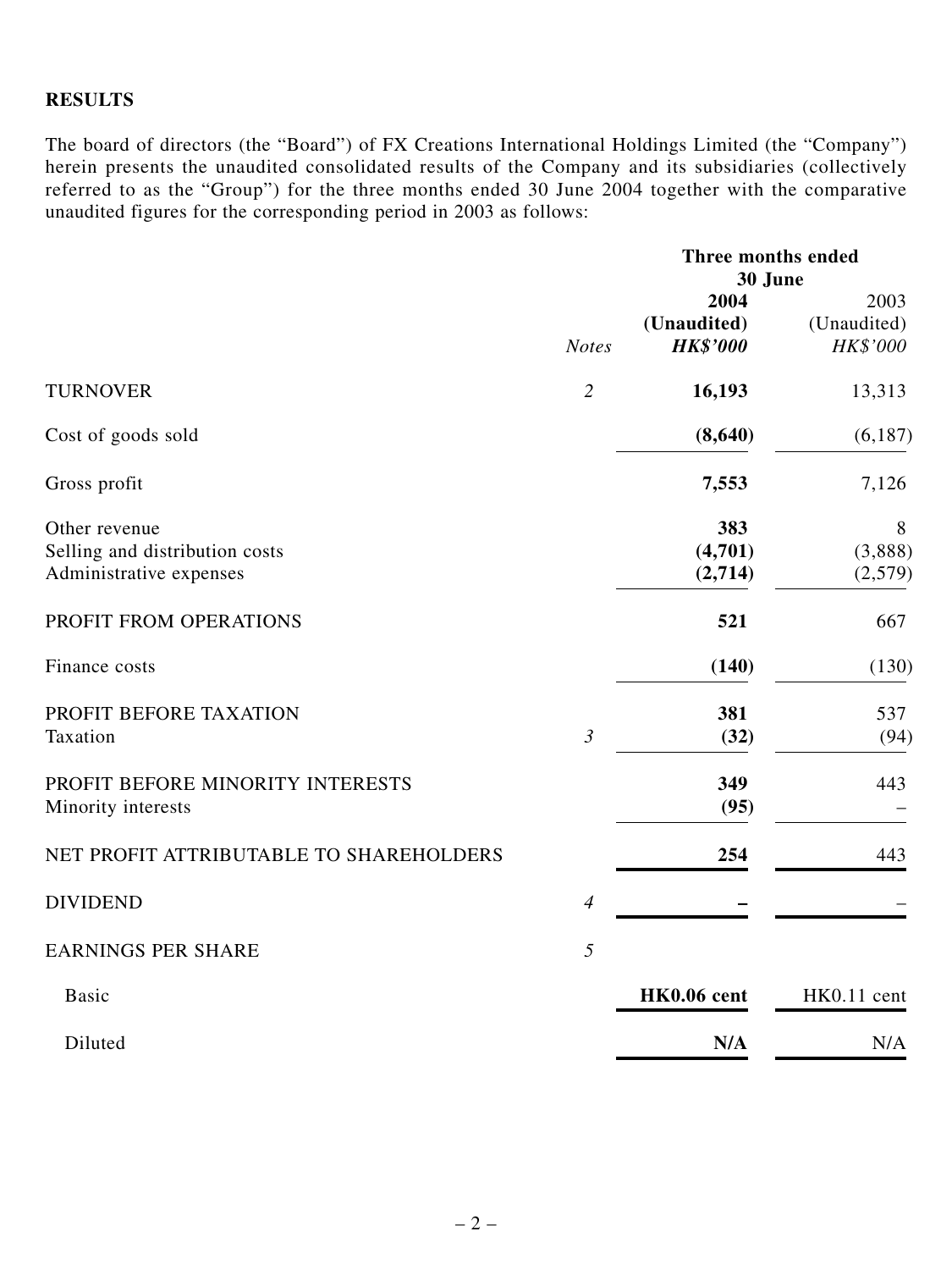*Notes:*

#### **1. BASIS OF PRESENTATION**

The unaudited consolidated results have been prepared under the historical cost convention and in accordance with accounting standards issued by the Hong Kong Society of Accountants, generally accepted accounting principles in Hong Kong and the disclosure requirements of the Hong Kong Companies Ordinance. The accounting policies adopted are consistent with those set out in the annual financial statements for the year ended 31 March 2004.

All significant transactions and balances within the Group have been eliminated on consolidation.

#### **2. TURNOVER**

Turnover represents the aggregate of the net invoiced value of goods sold, after allowances for returns and trade discounts.

|           |                 | Three months ended<br>30 June |  |
|-----------|-----------------|-------------------------------|--|
|           | 2004            | 2003                          |  |
|           | (Unaudited)     | (Unaudited)                   |  |
|           | <b>HK\$'000</b> | HK\$'000                      |  |
| Turnover  |                 |                               |  |
| Retail    | 8,690           | 6,992                         |  |
| Wholesale | 7,503           | 6,321                         |  |
|           | 16,193          | 13,313                        |  |

#### **3. TAXATION**

Hong Kong profits tax for the three months ended 30 June 2004 has been provided at the rate of 17.5% (three months ended 30 June 2003: 17.5%) on the estimated assessable profits arising in Hong Kong during the period. Taxes on profits assessable in other jurisdictions have been calculated at the rates of tax prevailing in the places in which the Group operates, based on existing legislation, interpretation and practices in respect thereof.

Deferred tax had not been provided for the Group because the Group had no significant temporary differences at the balance sheet date (30 June 2003: Nil).

#### **4. DIVIDEND**

The Board does not recommend the payment of a dividend for the three months ended 30 June 2004 (three months ended 30 June 2003: Nil).

#### **5. EARNINGS PER SHARE**

The calculation of basic earnings per share for the three months ended 30 June 2004 is based on the unaudited net profit attributable to shareholders for the three months ended 30 June 2004 of approximately HK\$254,000 (three months ended 30 June 2003: approximately HK\$443,000) and 400,000,000 shares in issue during the three months ended 30 June 2004 (three months ended 30 June 2003: 400,000,000).

Diluted earnings per share for the three months ended 30 June 2003 and 2004 have not been disclosed as no diluting events existed during those periods.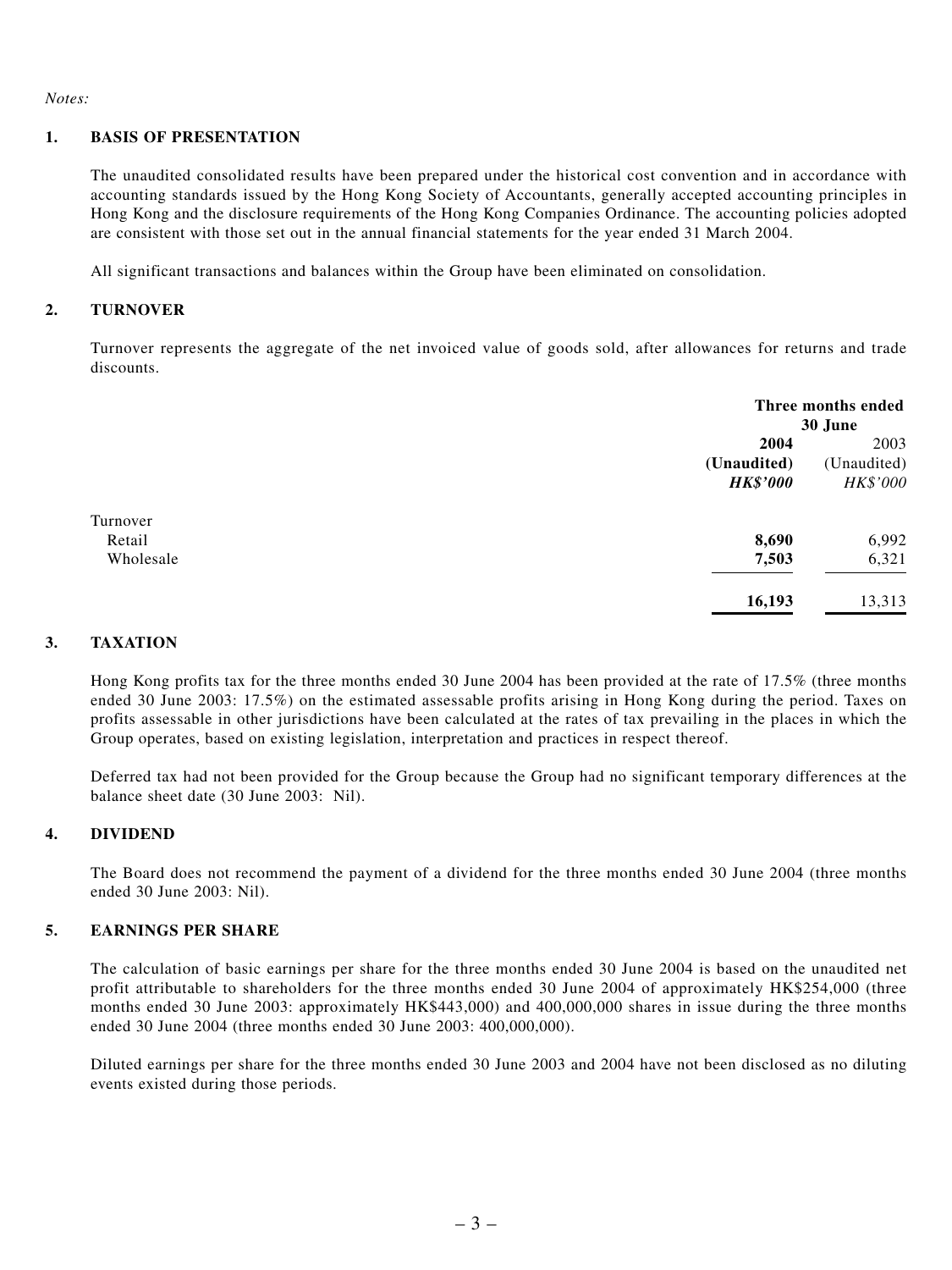#### **6. RESERVES**

|                           | <b>Share</b><br>premium<br>(Unaudited)<br>HK\$'000 | Retained<br>earnings<br>(Unaudited)<br><b>HK\$'000</b> | <b>Total</b><br>(Unaudited)<br>HK\$'000 |
|---------------------------|----------------------------------------------------|--------------------------------------------------------|-----------------------------------------|
| At 1 April 2003           | 13,703                                             | 3,398                                                  | 17,101                                  |
| Net profit for the period |                                                    | 443                                                    | 443                                     |
| At 30 June 2003           | 13,703                                             | 3,841                                                  | 17,544                                  |
| At 1 April 2004           | 13,703                                             | 4,149                                                  | 17,852                                  |
| Net profit for the period |                                                    | 254                                                    | 254                                     |
| At 30 June 2004           | 13,703                                             | 4,403                                                  | 18,106                                  |

# **FINANCIAL REVIEW**

During the three months ended 30 June 2004, the Group recorded a turnover of approximately HK\$16,193,000 (three months ended 30 June 2003: approximately HK\$13,313,000), an increase of approximately 21.6% as compared to the previous corresponding period. The turnover for the three months ended 30 June 2004 comprised retail sales and wholesale sales which accounted for approximately 54% and 46% (three months ended 30 June 2003: approximately 53% and 47%) of the total turnover respectively.

The increase in turnover was attributable to the increase in retail sales, both in Hong Kong and Taiwan and wholesale sales. Retail and wholesale sales increased by approximately 24% and 19% respectively and retails sales in Hong Kong and Taiwan increased by approximately 24% and 25% respectively compared to the previous corresponding period.

The gross profit margin decreased to approximately 47% from approximately 54% in the previous corresponding period. The decrease was mainly due to the increase in the costs of raw materials.

The net profit attributable to shareholders for the three months ended 30 June 2004 amounted to approximately HK\$254,000 (three months ended 30 June 2003: approximately HK\$443,000), a decrease of approximately 43% compared to the previous corresponding period. The decrease in net profit was attributable to the decrease in gross profit margin and the increase in selling and distribution costs. More advertising and promotion campaigns were conducted in the current period to promote the Group's profile and the **FX CREATIONS** members club compared to previous corresponding period. Rentals and salary expenses also increased as a result of the opening of three retail outlets in the current period due to the expansion of the Group.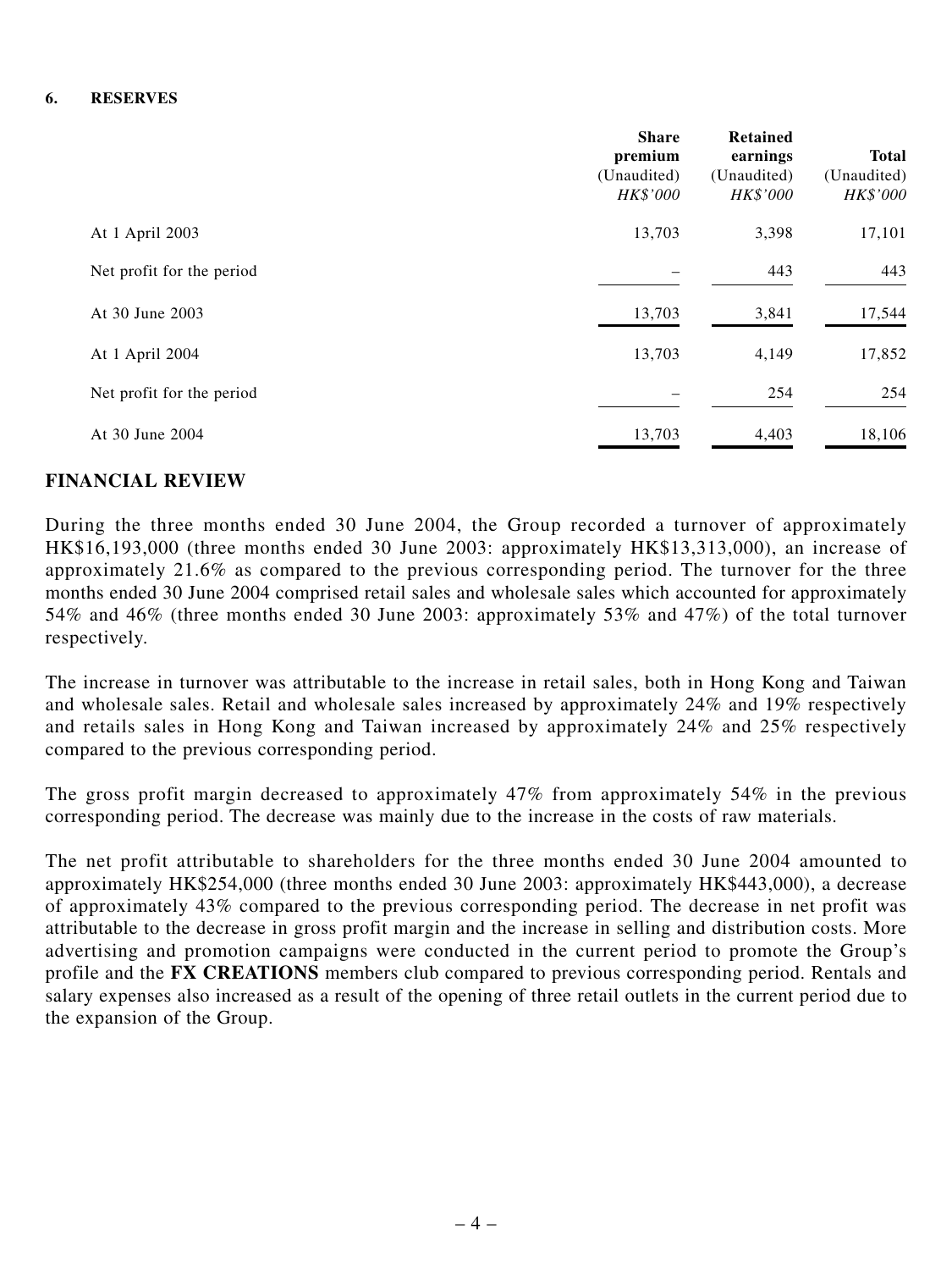# **BUSINESS REVIEW**

During the three months ended 30 June 2004, the status of the Group's operations were as follows:

### **Sales and marketing**

Two retail outlets in Hong Kong and one retail outlet in Taiwan were opened in the period under review. One retail outlet in Taiwan was closed in the same period.

The Group continued to conduct various advertising campaigns such as bill boards, road shows and brochures to promote the Group's profile and the **FX CREATIONS** members club.

### **Design and product development**

The Group continued to develop new series and models for existing products including various types of bags such as business bags, sports bags, backpacks, handbags and wallets, and accessories such as belts, watches, spectacles and umbrellas for the new season. The brandnames of the Group include **FX CREATIONS, USU, Annvu** and **Astro Boy**.

The Group continued the discussion with other potential partners to develop apparel products and footwear.

### **Geographical expansion**

The Group currently has agents and/or distributors in Japan, United Kingdom, Thailand, Singapore and the People's Republic of China (the "PRC").

The Group continued to identify potential agents in the United States, Europe, Macau and Phillipines. To date, no agreement has been concluded.

### **Production**

The Group continued to look for suitable machinery and production facilities for acquisition in order to meet the expected increase in the demand in its manufacturing capacity through a processing agent in the PRC.

# **PROSPECTS**

With the influx of visitors from the PRC to Hong Kong which brings with it a huge spending power, the Board believes the strategy for the retail market is to try to capture the spending from these PRC customers. As well as keeping on introducing new innovative designs and products, with quality assurance, regularly to keep up with the corporate image and maintain consumers' interests in the products of the Group, the Group will also continue to implement various promotion strategies to boast sales. On the wholesale side, the Group will continue to identify agent and distributors to target overseas and local markets.

The Group will continue to work towards its objective of promoting **FX CREATIONS** to be a brandname for stylish and lifestyle consumer products in the world market and is confident of meeting any challenges ahead.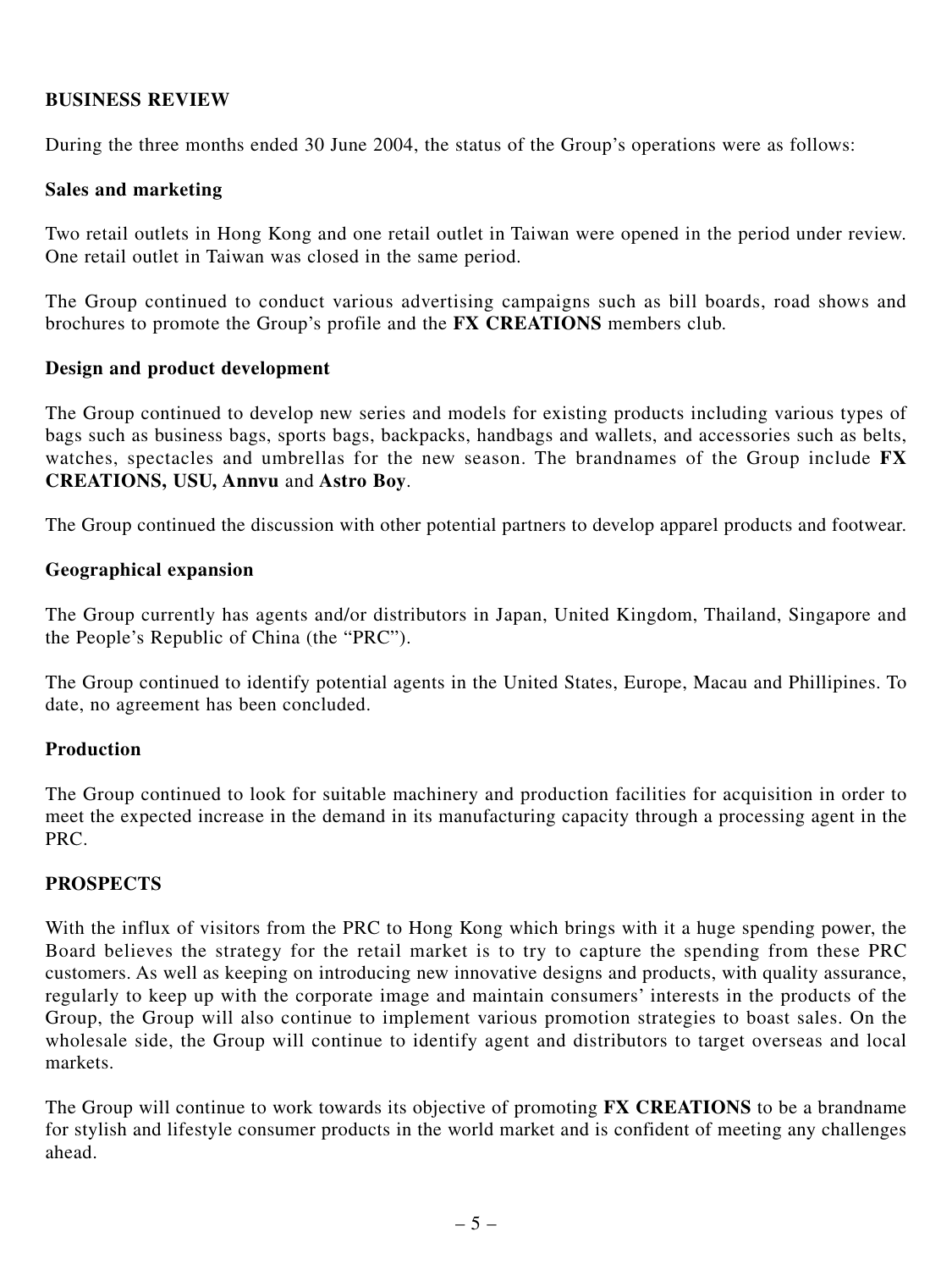### **DIRECTORS' INTERESTS IN SHARES**

As at 30 June 2004, the interests and short positions of the directors of the Company in the shares, underlying shares and debentures of the Company or any of its associated corporations (within the meaning of Part XV of the Securities and Futures Ordinance (Cap. 571, Laws of Hong Kong) ("SFO")) which were required to be notified to the Company and the Stock Exchange pursuant to Divisions 7 and 8 of Part XV of the SFO (including interests or short positions which they were taken or deemed to have under such provisions of the SFO) or as recorded in the register required to be kept by the Company under Section 352 of the SFO or otherwise notified to the Company and the Stock Exchange pursuant to the required standard of dealings by directors as referred to in Rule 5.46 of the GEM Listing Rules, were as follows:

|                      |      | Type of interest | <b>Number of issued</b><br>ordinary shares held |
|----------------------|------|------------------|-------------------------------------------------|
| Mr. Ng Pak To, Petto | Note | Corporate        | 280,000,000                                     |

*Note:* These shares represent a 70% equity interest in the Company and are held by Wise New Management Limited ("WNML"). The issued share capital of WNML is beneficially owned by Cashtram Associates Limited as to 45%, FX Creations (Holding) Inc. as to 30% and Forge Smart Investments Limited as to 25%. The issued share capital of Cashtram Associates Limited is owned as to 40%, 30%, 20% and 10% by Mr. Ng Pak To, Petto, Mr. Ho Kai Chung, David, Madam Ho Pui Lai and Mr. Tan Yu, Wally, respectively. Madam Ho Pui Lai is the wife of Mr. Ng Pak To, Petto. The issued share capital of FX Creations (Holding) Inc. is wholly owned by Mr. Wong Wai Shan. The issued share capital of Forge Smart Investments Limited is wholly owned by Mr. Ng Pak To, Petto.

Save as disclosed above, as at 30 June 2004, none of the directors had any other interests or short positions in any shares, underlying shares or debentures of the Company or any of its associated corporation (within the meaning of Part XV of the SFO) which were required to be notified to the Company and the Stock Exchange pursuant to Divisions 7 and 8 of Part XV of the SFO (including interests or short positions which they were taken or deemed to have under such provisions of the SFO), or which were required to be recorded in the register kept by the Company under Section 352 of the SFO or otherwise notified to the Company and the Stock Exchange pursuant to Rule 5.46 of the GEM Listing Rules.

#### **SUBSTANTIAL SHAREHOLDER'S INTERESTS IN SHARES**

As at 30 June 2004, other than the interests of certain directors as disclosed under the section headed "Directors' interests in shares" above, the interests and short positions of persons in the shares and underlying shares of the Company which would fall to be disclosed to the Company under the provisions of Divisions 2 and 3 of Part XV of the SFO or, who is, directly or indirectly, interested in 10% or more of the nominal value of any class of share capital carrying rights to vote in all circumstances at general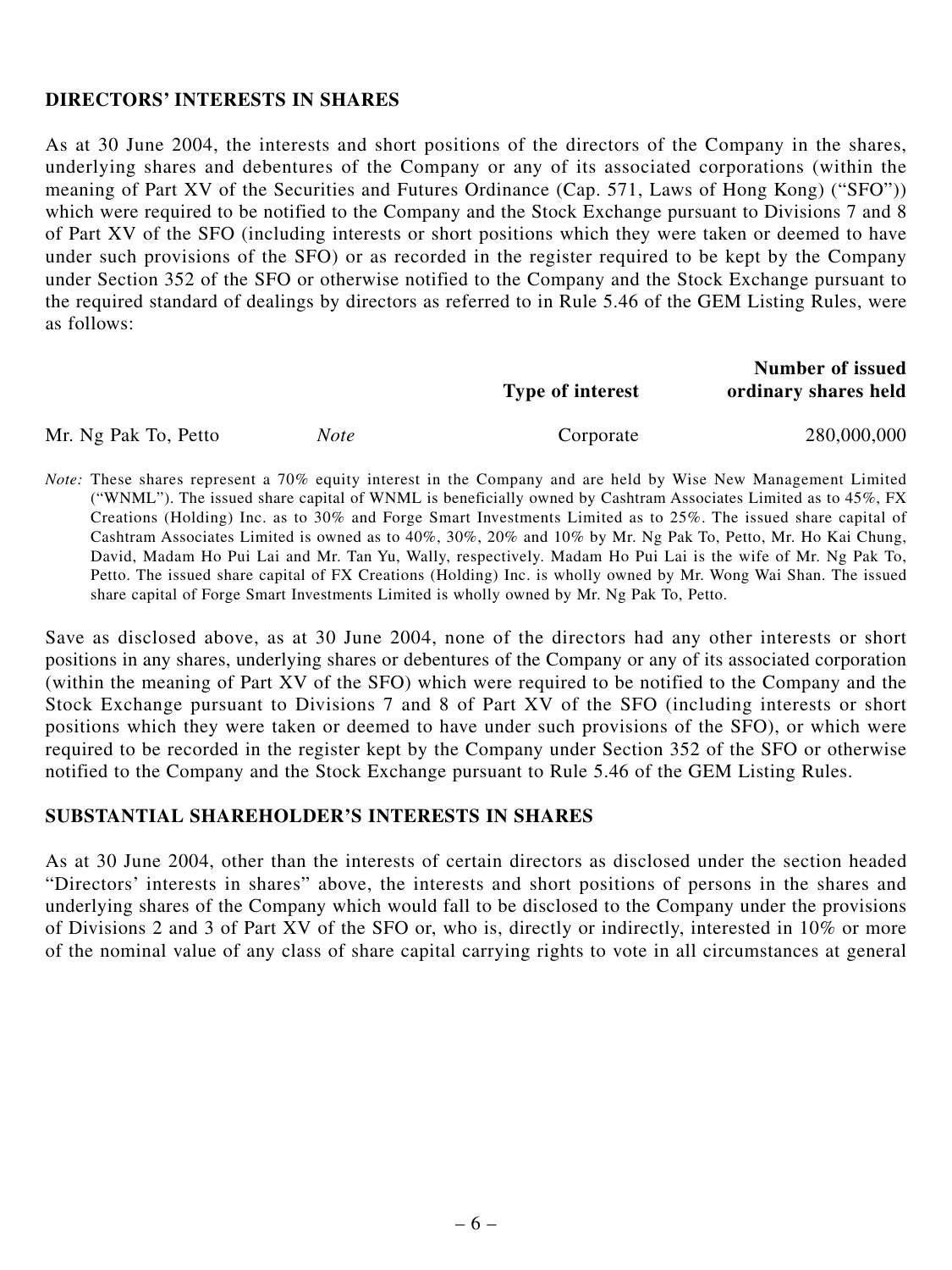meetings of any other members of the Group, or substantial shareholders as recorded in the register of substantial shareholder required to be kept by the Company under Section 336 of the SFO were as follow:

|                                    |             | Number of shares held | <b>Percentage of holding</b> |
|------------------------------------|-------------|-----------------------|------------------------------|
| <b>WNML</b>                        | <i>Note</i> | 280,000,000           | 70%                          |
| <b>Cashtram Associates Limited</b> | Note        | 280,000,000           | 70%                          |

*Note:* The details are disclosed under the section headed "Directors' interests in shares" above.

Save as disclosed above, as at 30 June 2004, the directors of the Company were not aware of any other person (other than the directors of the Company) who had an interest or short position in the shares or underlying shares of the Company which would fall to be disclosed to the Company under the provisions of Divisions 2 and 3 of Part XV of the SFO or, who is, directly or indirectly, interested in 10% or more of the nominal value of any class of share capital carrying rights to vote in all circumstances at general meetings of any other members of the Group, or any other substantial shareholders whose interests or short positions were recorded in the register required to be kept by the Company under Section 336 of the SFO.

# **SHARE OPTION SCHEME**

The Company operates a share option scheme (the "Scheme") for the purpose of recognising significant contributions of specified participants including the employees of the Group to the growth of the Group, by rewarding them with opportunities to obtain an ownership interest in the Company and to further motivate and give an incentive to these persons to continue to contribute to the Group's long term success and prosperity. The Scheme became effective on 21 May 2002 and, unless otherwise cancelled or amended, will remain in force for ten years from that date.

As at 30 June 2004, no share options have been granted under the Scheme.

# **DIRECTORS' RIGHTS TO ACQUIRE SHARES OR DEBENTURES**

Apart from as disclosed under the heading "Directors' interests in shares" above, at no time since the incorporation of the Company were rights to acquire benefits by means of the acquisition of shares in or debentures of the Company or of any other body corporate granted to any directors or their respective spouse or children under 18 years of age, or were any such rights exercised by them; or was the Company, its holding company or any of its subsidiaries a party to any arrangements to enable the directors, their respective spouse or children under 18 years of age to acquire such rights in the Company or any other body corporate.

# **PURCHASE, REDEMPTION OR SALES OF THE LISTED SECURITIES OF THE COMPANY**

Since the listing of the Company's shares on GEM on 21 May 2002 and up to 30 June 2004, neither the Company, nor any of its subsidiaries has purchased, redeemed or sold any of the Company's listed shares.